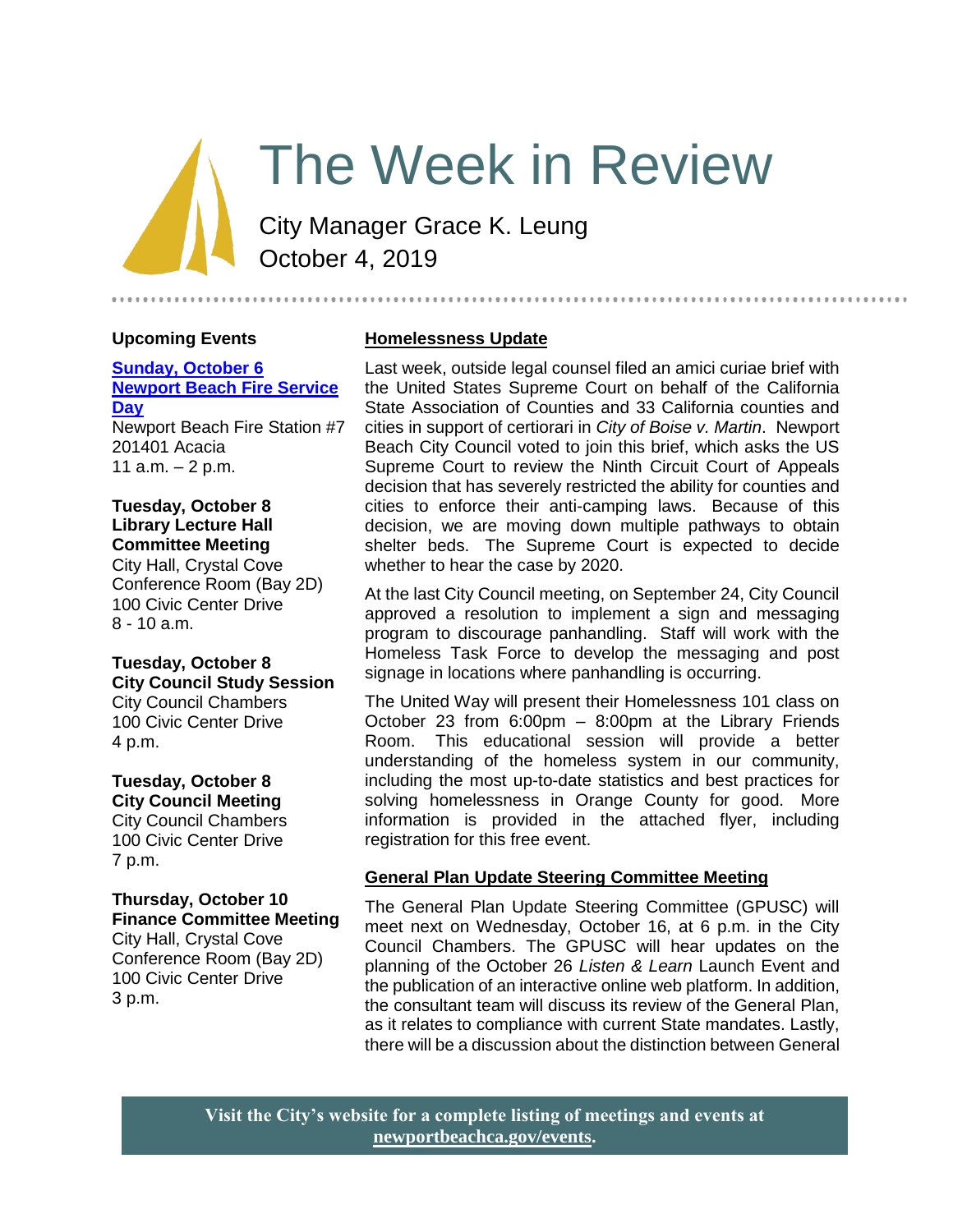**Wednesday, October 9**

**Harbor Commission Meeting** City Council Chambers 100 Civic Center Drive  $6:30 - 9$  p.m.

## **Thursday, October 10 Zoning Administrator Mtg.**

City Hall, Corona del Mar Conference Room (Bay1E) 100 Civic Center Drive 3 p.m.

## **Thursday, October 10 City Arts Commission Meeting**

City Council Chambers 100 Civic Center Drive 5 p.m.

## **Monday, October 14 City Council Ad Hoc Committee on Election Reform Public Input Meeting**

[Proposed NBMC Revisions](https://www.newportbeachca.gov/Home/Components/Calendar/Event/58174/72?curm=10&cury=2019) Friends Room, Central Library 1000 Avocado Avenue 5 p.m. – 6 p.m.

## **Wed., Oct. 16 Balboa Village Advisory Committee** Marina Park 1600 W. Balboa Blvd. 3:30 p.m.

# **Wed., Oct. 16 General Plan Update Steering Committee**

City Council Chamber 100 Civic Center Dr. 6 p.m.

Plan policies and Zoning Code regulations and how that will be addressed through the *Listen & Learn.*

Please note the agenda is not yet finalized and the items planned for this meeting could change. For additional information, the Committee's page is found [here.](https://www.newportbeachca.gov/government/departments/community-development/planning-division/general-plan-codes-and-regulations/general-plan-update/general-plan-update-steering-committee) You can also check out the General Plan Update webpage at [www.newportbeachca.gov/gpupdate.](http://www.newportbeachca.gov/gpupdate)

## **Disabled Access Training**

The Community Development Department held California Disabled Access Training, a two-day seminar on September 26 and October 1, 2019, with in-depth review of the California accessibility requirements and the federal ADA guidelines. The seminar helped design professionals to design compliant buildings and City staff to understand enforcement of the upcoming code regulations. A mix of design professionals, building inspectors, building officials and code consultants attended each session. This review took into account all the 2019 code updates and addressed a host of subjects pertaining to access compliance with regard to the State of California provisions.

## **Bayside Family Resort Hotel EIR Scoping Meeting**

On September 25, 2019, City staff and their environmental consultant, ESA, conducted a scoping meeting in the Civic Center Community Room to discuss an application under review for the proposed 275-room Bayside Family Resort Hotel located at 1131 Back Bay Drive in the Newport Dunes. Scoping meetings are required by the California Environmental Quality Act (CEQA). The purpose is to explain the proposed project and invite interested persons to comment on what should be studied in the Environmental Impact Report (EIR). The event was well attended by approximately 40 people and several members of the public spoke to voice their comments related to potential environmental impacts that should be considered. To date, staff has received four written comments from interested community members and agencies and is expecting more leading up to the conclusion of the 30-day Notice of Preparation comment period on October 16, 2019. Written comments can be emailed, mailed, or hand delivered to Makana Nova, Associate Planner, at [mnova@newportbeachca.gov,](mailto:mnova@newportbeachca.gov) Community Development Department-Planning Division, 100 Civic Center Drive, Newport Beach, CA 92660.

# **Regional Housing Needs Assessment**

At the October 8, 2019 City Council meeting, staff will present an update regarding the Regional Housing Needs Assessment (RHNA) process, which will ultimately establish a housing allocation that the City will need to address in the next Housing Element Update. The presentation will include the regional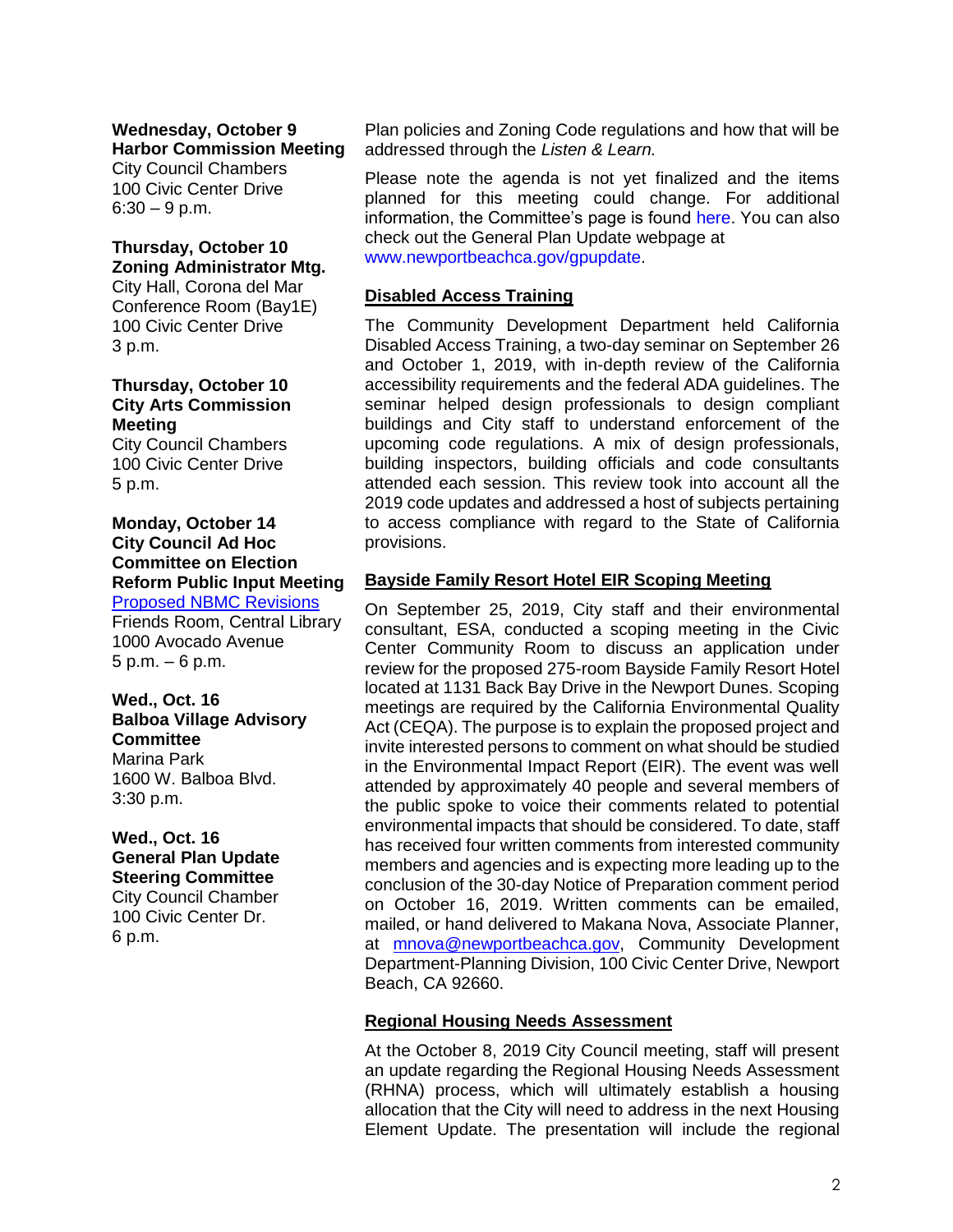determination made by the Department of Housing and Community Development (HCD) and current draft allocation methodology recommended by the Southern California Association of Governments (SCAG).

# **Treasury Report**

The August 2019 Treasury Report is available on the City's website at: [www.newportbeachca.gov/treasury.](http://www.newportbeachca.gov/treasury)

As of August, the City's portfolio totaled just over \$271 million, from all sources. Roughly \$29 million of this portfolio was highly liquid, meaning it was available for cash flows associated with day-to-day operations and cash funding of major construction expenditures.

The short-term portfolio (\$219 million) had a weighted average effective maturity of 1.91 years. The trailing twelve months' total return was 4.58%. This return compared favorably to our benchmark for the same period, the BAML 1-3 Year Treasury index, which returned 4.35%. The income yield on the portfolio, a better measure of income derived from the portfolio, was 2.08%.

## **Median Renovations**

The Public Works Parks Division continues with the process of replacing plant material in medians throughout the City. Our Landscape Maintenance Contractor, Park West is doing an outstanding job on these renovations, with direction from City staff. The section of Dover Drive at Coast Highway was completed last month. .

## **Weed Abatement Services**

The City awarded the weed abatement contract to Nature's Image. With over 33 sites, their scope of work includes clearance trimming, erosion protection, hazard reduction, and weed abatement. With the large amount of rain we have received this year there have been challenges with heavy vegetation growth; however, Nature's Image is doing an outstanding job in keeping up with our scheduled sites. The Public Works parks staff has planned sites working strategically around bird nesting season. The Spyglass Canyon Park site adjacent to Spyglass Hill Road's main scope of work is hazard reduction 100ft from the residences.

## **28th Street Bench Replacement**

Recently, a crane dropped off a replacement concrete bench on 28<sup>th</sup> Street. The Public Works Parks Division crew was present to make sure pedestrians did not access the boardwalk while the 1,200-pound bench was being eased down onto the concrete pad.

## **Summer Recap – Municipal Operations**

The summer season for the Public Works Field Maintenance staff and crews started two weeks before Memorial Day weekend and ended on Labor Day weekend. Summer working hours began at 5 a.m., including our summer temporary help who were taught and prepared for the work at hand. Summer activities included: daily beach cleaning in preparation for the area visitors and beachgoers; three long holiday weekends; and the start of the new contractor emptying and collecting beach trashcans. In addition, crews assisted with two sets of King Tides (8 feet), as well as with the July 4 parade setup and closures. Public Works Department also coordinated the slurry and sidewalk replacement projects during the summer.

Our Parks and Trees Maintenance staff and contractors renovated the Bonita Canyon Sports Park fields, Grant Howald Park and Peninsula Park as a result of heavy playing times. Renovation included aerating, seeding, top dressing and utilizing organic turf enhancer on all our fields. Public Works Parks division kicked off the summer events this year with setting up traffic control for the 38<sup>th</sup> annual Corona del Mar Scenic 5K. This event was held on the bluffs off Ocean Blvd to the Goldenrod Footbridge, known for its line of flowering Geraniums. Municipal Operations